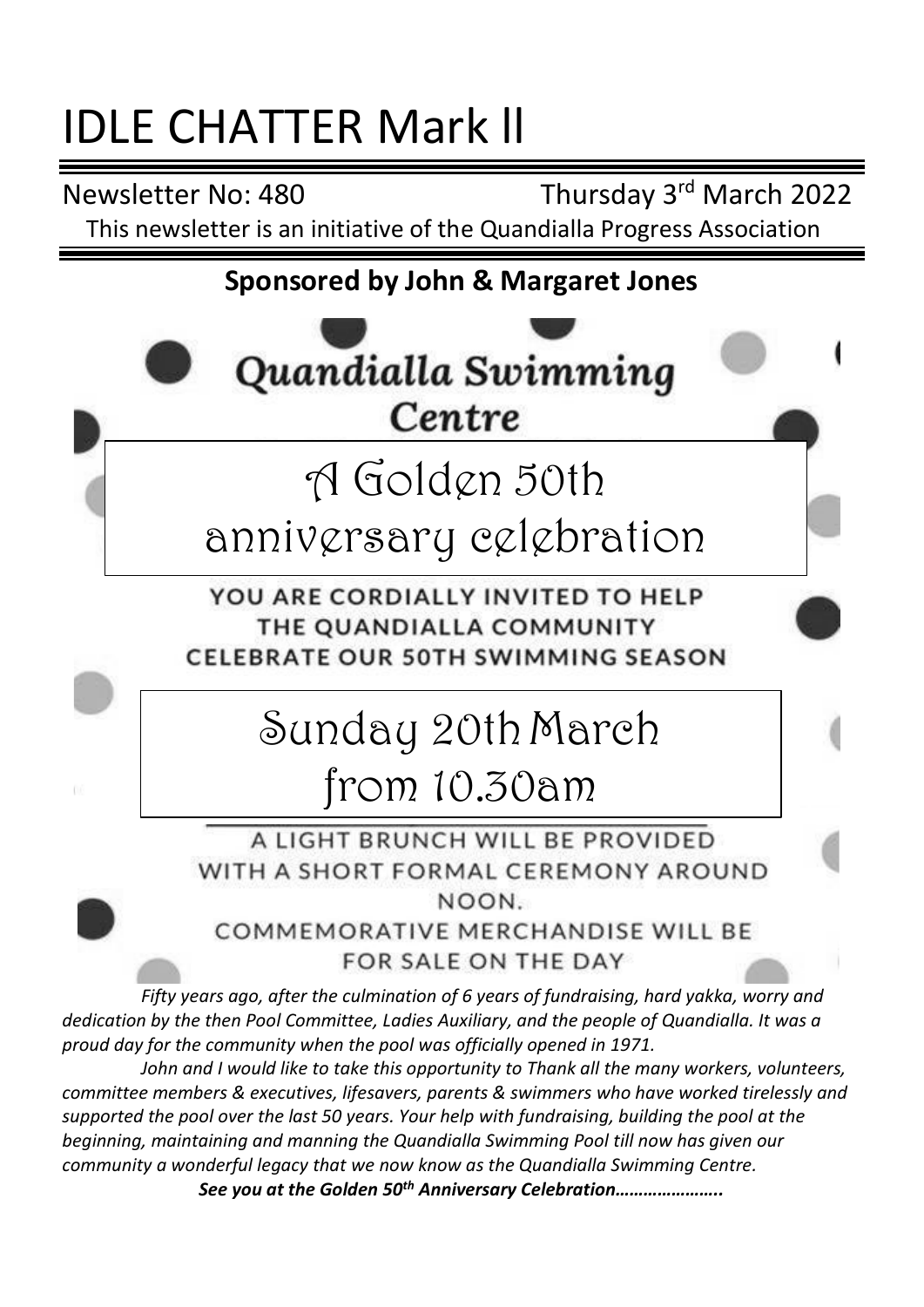## Quandialla Swimming Pool Commemorative Merchandise

*Merchandise will be available for pre-purchase and for sale on the event day, Sunday 20th March 2022.*

50 Year Commemorative *Drink Bottle - \$20 …… Duffle Bag - \$25 ……. Cap - \$20* Stock is limited. So, to ensure you are not disappointed, we encourage you to pre-order by sending an email t[o QUANDIALLAPOOL@OUTLOOK.COM](mailto:QUANDIALLAPOOL@OUTLOOK.COM) All orders will be delivered free of charge to the event. Or postage can be organised at an additional cost of \$10.

My apologies to the Swimming Pool Committee as I was unable to download your original merchandise flyer. To prospective buyers you can go on the Quandialla Swimming Centre Facebook page and view the merchandise photos and order form or contact Bronwyn Morley.

# QUANDIALLA FRIDAY NIGHT JACKPOTS:

#### **Bland Hotel Joker Jackpot Draw ………**

The Joker Jackpot was not claimed and this week the jackpot will be \$520, and you have 6 chances to win a meat tray and a chance to choose the Joker Card.

#### **Quandialla Bowling Club Draws …………………..**

The Riverina Club Draw and Members Draw was not claimed last week so this Friday the Riverina Jackpot will be \$1000. The Members Club Draw will jackpot to \$75.

Remember if your badge number is drawn for any of the jackpots

YOU MUST BE AT THE CLUB to claim your prize when it is announced.

# *Good Luck Everyone*



#### *ST MARKS ANGLICAN CHURCH SERVICE*

Next Service will be held on Sunday 6<sup>th</sup> March at 6pm. *Everyone Welcome*

## **QUANDIALLA COMMUNITY HEALTH CENTRE**

**Walk In Clinic**

**Opening Hours: 9am – 10am Monday, Wednesday & Thursday CLOSED Tuesday & Fridays.**

*We will re-open on a fortnightly basis on Tuesday in the coming months. If it is an emergency dial 000 or alternatively ring the health centre on 63471200 and leave a message with your name and contact number. Or call/text 0427 410 086 (please leave your name and contact number) and we will get back to you.* Sorry for the inconvenience - Thank you, Elle and Catia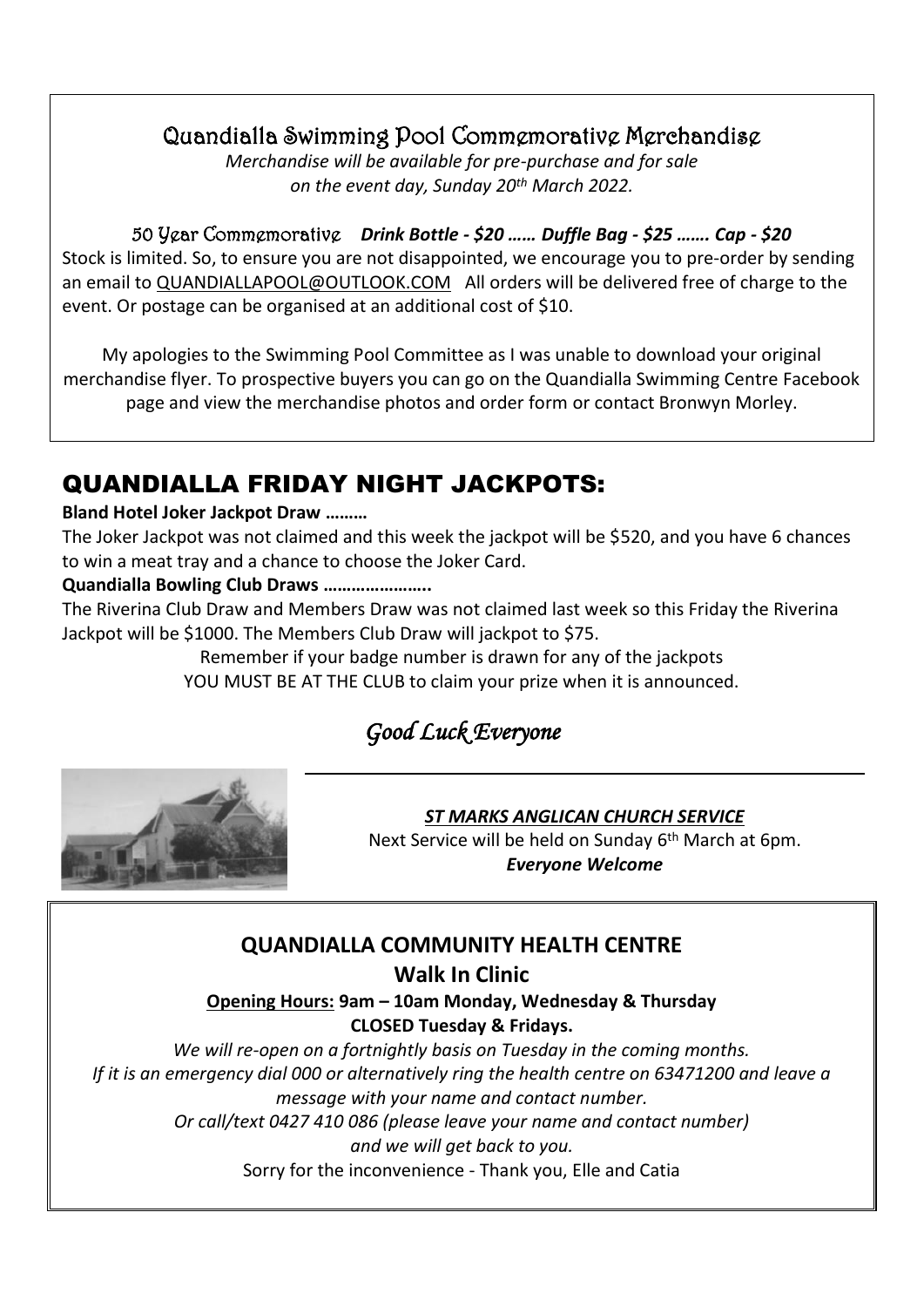Thank You!

On behalf of the Mahon Family, I would like to pass on our thanks to the Quandialla Community for helping make the Mahon Family book launch a successful weekend. Special thanks to Dan and staff at the Bland Hotel who made everyone feel welcome. Thank you to IC and Sue for your help in advertising our book launch, Robert Reeves, John Nowlan & Neva Phillips in helping with information that we had been searching for, plus thanks to the locals, who popped in and caught up with myself and family members. Thank You – Mick Mahon

## *Hello to Yvonne Allen nee: Troth*

*I've heard Yvonne and daughter Maree are visiting Quandialla, where they will be catching up with family Hazell and Penny. Yvonne will also be able to enjoy long awaited visits from her grandchildren and great grandchildren.*



*Hope you have a wonderful time catching up with family and friends and have a safe journey home.*

#### **QUANDIALLA SOLDIERS MEMORIAL HALL & PROGRESS ASSOCIATION**

The Annual General Meeting of the Hall and Progress will be held on Wednesday 30<sup>th</sup> March at 7.30pm at the Bland Hotel Dining Room. All Welcome



## **BLAND HOTEL**

Open: 12 Midday – Monday to Saturday Meals available from the Bistro Lunch 12 to 2pm & Dinner 6.30pm to 8.30pm Dine In or Take Away & Don't Forget – Pizza Night on Wednesdays.

## **FOOTY TIPPING COMP at the BLAND HOTEL**

It's that time of year again – join our local Tipping Comp. **First round gets underway next week on the Thursday evening 10 th March. So, get your name in soon.**





#### 2022 RAINFALL

February's rainfall recorded at the Quandialla Post Office was 7.2mm over 3 days. Total rainfall for the year is 177.2mm over 15 days.

RALPH RICHARDS SEPTICS: Call for a Quote: Phone 0457 821965 or 0477 094193